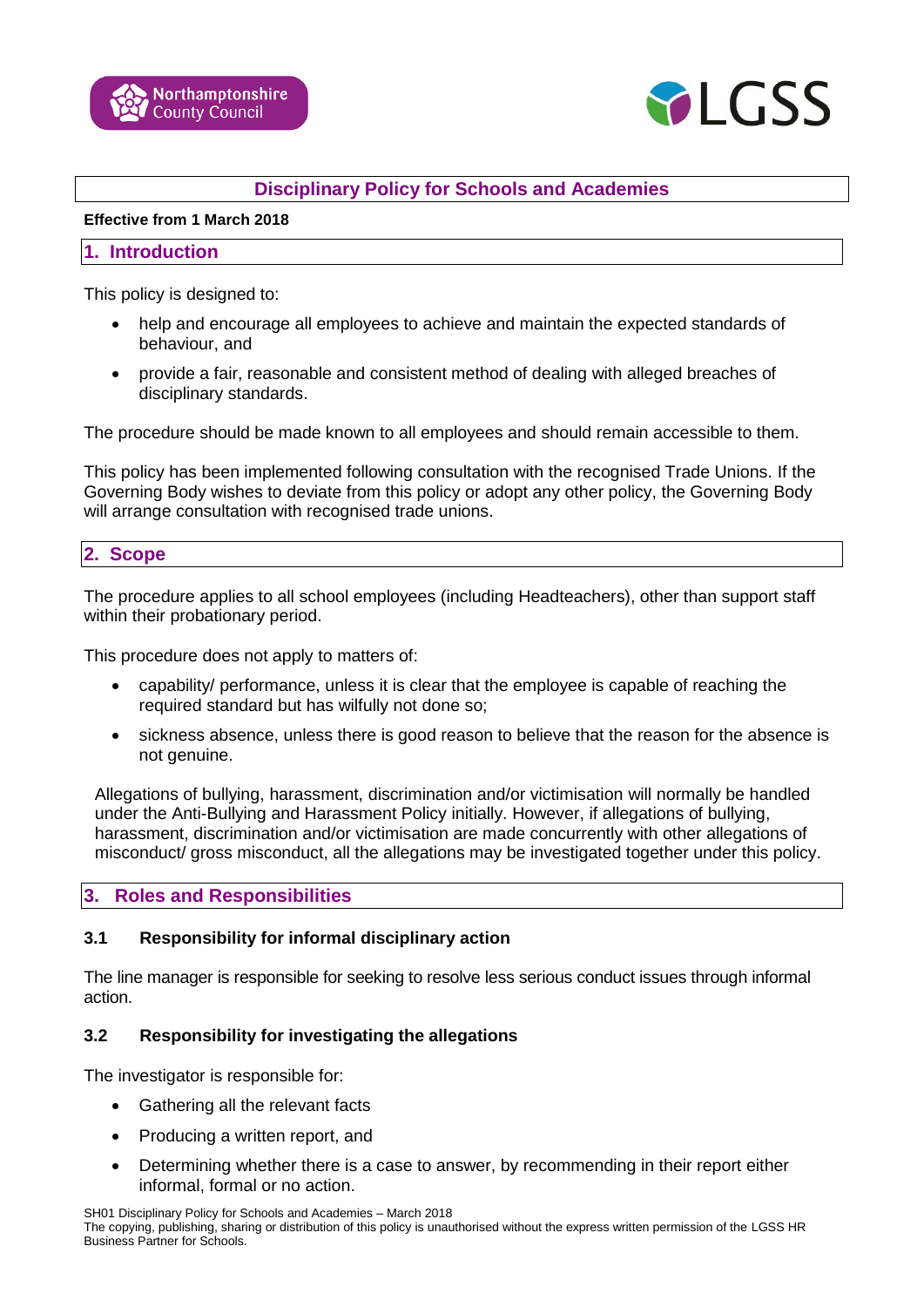The investigator cannot decide whether a disciplinary hearing should be held, make a disciplinary decision or issue any disciplinary sanction. The investigator should also not make judgements about whether the allegations are "proven" or what disciplinary sanction, if any, should follow.

It is normally the Headteacher's responsibility to identify an appropriate person with the relevant knowledge, skills and experience, to investigate the allegations. This may be a member of the school's leadership team (including the Headteacher), or an external person.

If the allegations are against the Headteacher, it is the Chair of Governors' responsibility to identify an appropriate person with the relevant knowledge, skills and experience, to investigate the allegations. This may be a Governor (including the Chair of Governors), or an external person.

# **3.3 Responsibility for making decisions at a disciplinary hearing**

It is expected that the Governing Body will normally delegate this function to the Headteacher, unless the Headteacher:

- is the subject of the allegations
- has carried out the investigation into the allegations, or
- is a witness to the allegations.

In situations where for any reason the Headteacher cannot perform this function, a Committee of one or more Governors will be responsible.

A Committee of Governors may, where necessary, consist of governors from other school(s) within the Local Authority/ Academy Trust/ relevant diocese. The Chair of Governors will decide whether such steps are necessary having taken advice from their HR Advisor and the Local Authority Governor Services or appropriate person at the Academy Trust.

## **3.4 Responsibility for hearing an appeal**

Appeals will be heard by a Committee of one or more Governors. The member(s) of the Appeals Committee will not have been previously involved in the case.

An Appeal Committee may, where necessary, consist of governors from other school(s) within the Local Authority/ Academy Trust/ relevant diocese. The Chair of Governors will decide whether such steps are necessary having taken advice from their HR Advisor and the Local Authority Governor Services or appropriate person at the Academy Trust.

## **3.5 Responsibility for notifying other agencies in certain serious cases**

The Headteacher is responsible for making the following referrals (the Chair of Governors will assume this responsibility if the referral is about the Headteacher):

- to the National College of Teaching and Leadership (NCTL) when a teacher has been dismissed for misconduct, or would have dismissed them had they not resigned first; and
- to the Disclosure and Barring Service (DBS) if someone has harmed, or poses a risk of harm to a child and has been removed from working (paid or unpaid) in the school, or would have been removed had they not left.

The copying, publishing, sharing or distribution of this policy is unauthorised without the express written permission of the LGSS HR Business Partner for Schools. 2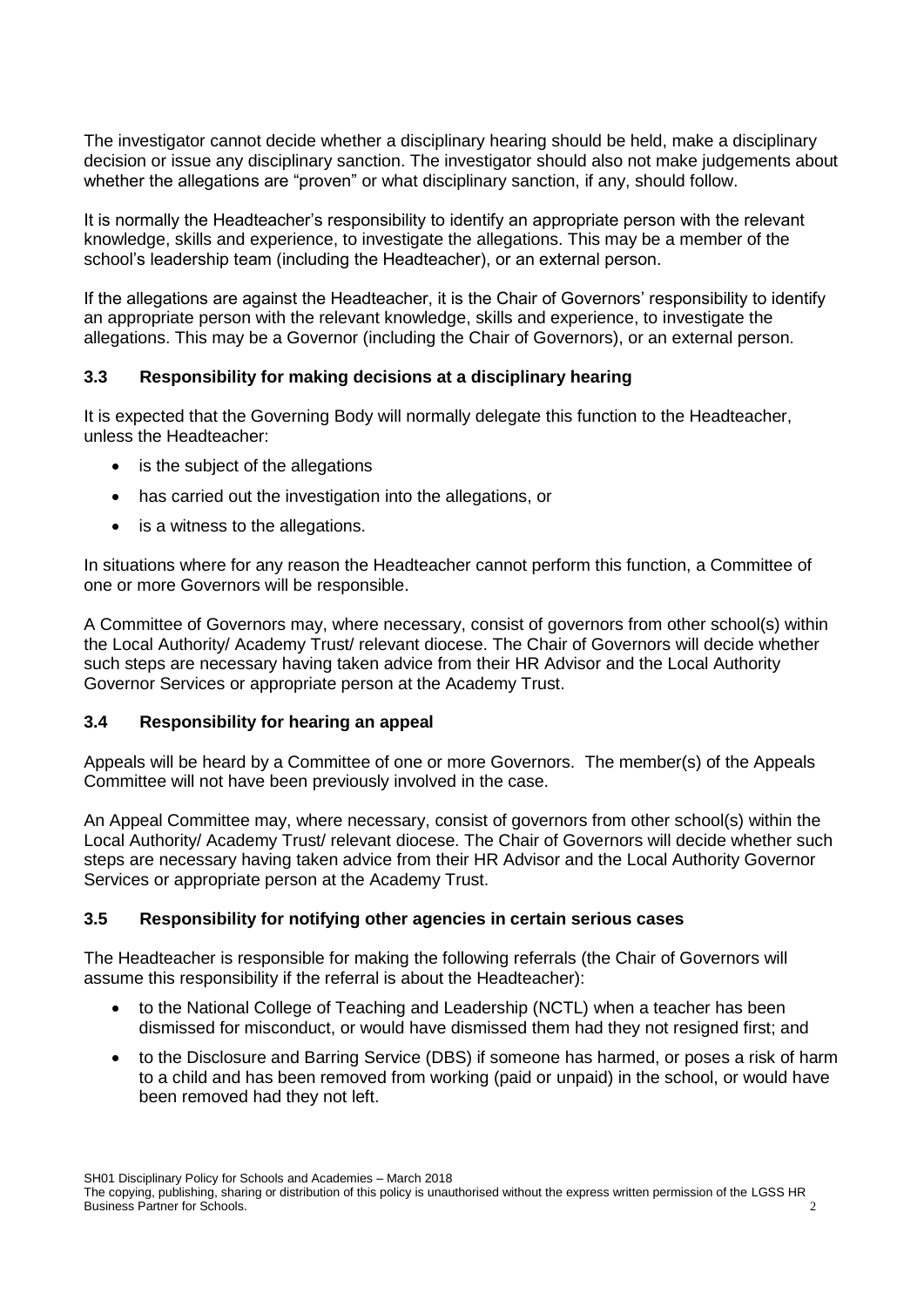# **4. Principles**

### **4.1 Support for employees**

The employee should be made aware of any support available to them through confidential counselling services, for example:

- Any Employee Assistance Programme that the school's employees may have access to;
- The Education Support Partnership https://www.educationsupportpartnership.org.uk/ , telephone 08000 562561.; and
- A Trade Union Representative.

## **4.2 Principles to which the school is committed**

Employees will be made fully aware of the school's standards and expectations of conduct and behaviour and the possible consequences of falling below these standards.

When appropriate, conduct issues will be dealt with informally.

All disciplinary issues will be dealt with in a timely way. Timescales will vary according to the specific circumstances – guidance can be sought from the HR Advisor.

Employees will be encouraged to seek the advice of a trade union and be informed of their right to be accompanied by a work colleague or trade union representative at all formal stages.

No formal disciplinary action will be taken without a prompt, objective and thorough investigation into the circumstances.

Employees will be given a full opportunity to respond before a decision is reached. The employee will be heard in good faith and decision makers will act impartially.

An employee will not be dismissed for a first breach of discipline except in the case of gross misconduct when the penalty may be dismissal without notice (summary dismissal).

An employee will be given a written explanation for any formal sanction.

The employee will have the right of appeal against any formal disciplinary sanction.

## **4.3 What is Misconduct?**

Misconduct means unacceptable behaviour. The following are examples of misconduct and in severe cases some examples could be considered as gross misconduct.

This is not an exhaustive list:

- leaving the place of work during the employee's normal working hours without permission;
- frequent failure to attend work punctually;
- failure to comply with the school's agreed procedures e.g. failure to notify / certify absence;
- making unauthorised private telephone calls or sending personal mail at the school's expense or unauthorised use of the internet;
- failure to comply with a reasonable instruction;

SH01 Disciplinary Policy for Schools and Academies – March 2018 The copying, publishing, sharing or distribution of this policy is unauthorised without the express written permission of the LGSS HR **Business Partner for Schools.** 3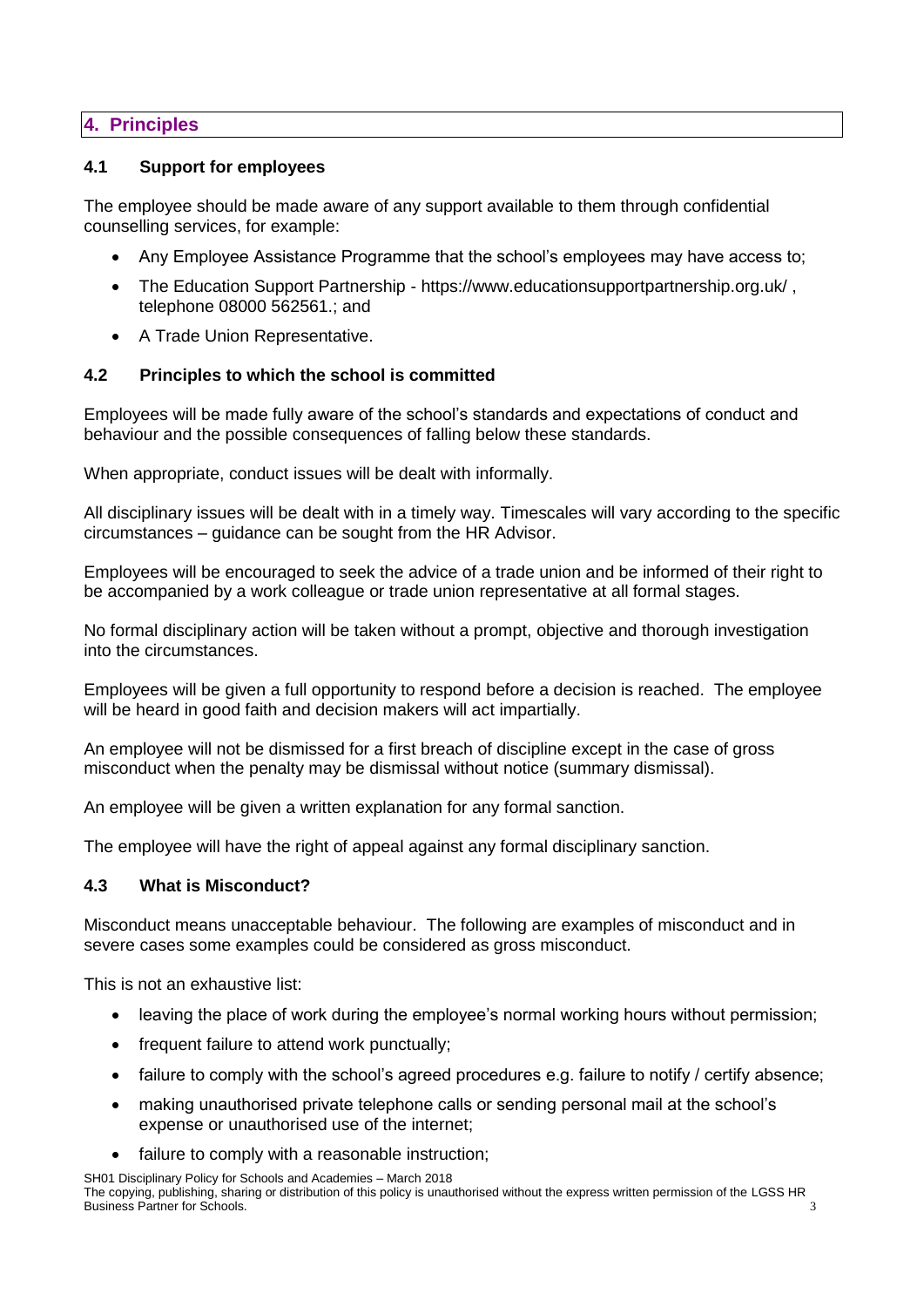- failure to exercise proper control or supervision over pupils;
- failure to discharge without sufficient notice the obligations placed on the employee by their contract and terms and conditions of employment;
- abusive behaviour or language that is directed to employees, parents, pupils or members of the public;
- a wilful attempt to mislead; and
- breach of any professional code of conduct applicable to the job

# **4.4 What is Gross Misconduct?**

This term is used to describe serious misconduct which may destroy the employment contract between the employer and the employee and make any further working relationships and trust impossible.

The following are examples of the sort of conduct that may be regarded as gross misconduct, making the employee liable to dismissal without notice.

This is not an exhaustive list:

- harming a child (whether physical, sexual, emotional harm or neglect)
- serious bullying, harassment, discrimination or victimisation (this may be referred for a disciplinary hearing as an outcome of an investigation carried out under the 'anti-bullying and harassment policy)
- dishonesty, including theft, fraud or deliberate falsification of records;
- acceptance of bribes:
- physical violence or threatening behaviour;
- sexual offences or sexual misconduct;
- serious negligence which causes or might cause unacceptable loss, damage or injury;
- deliberate damage to school property;
- serious or persistent failure to comply with a reasonable instruction;
- misuse of the school's property or name, or misuse of official position for personal gain;
- being under the influence of illegal drugs or alcohol whilst at work, including at school events;
- serious infringement of health and safety rules;
- inappropriate contact with any pupil (regardless of age);
- serious breach of any professional code of conduct applicable to the job;
- serious abuse of the school's computer equipment/software; including deliberately accessing internet sites containing pornographic, offensive or obscene material and inappropriate use of social media;
- serious breach of trust and/or confidence;
- serious breach of child safeguarding or child protection rules;
- act(s) (within or outside the course of duty) that could have, or have brought the School/ Council/ Academy Trust into disrepute.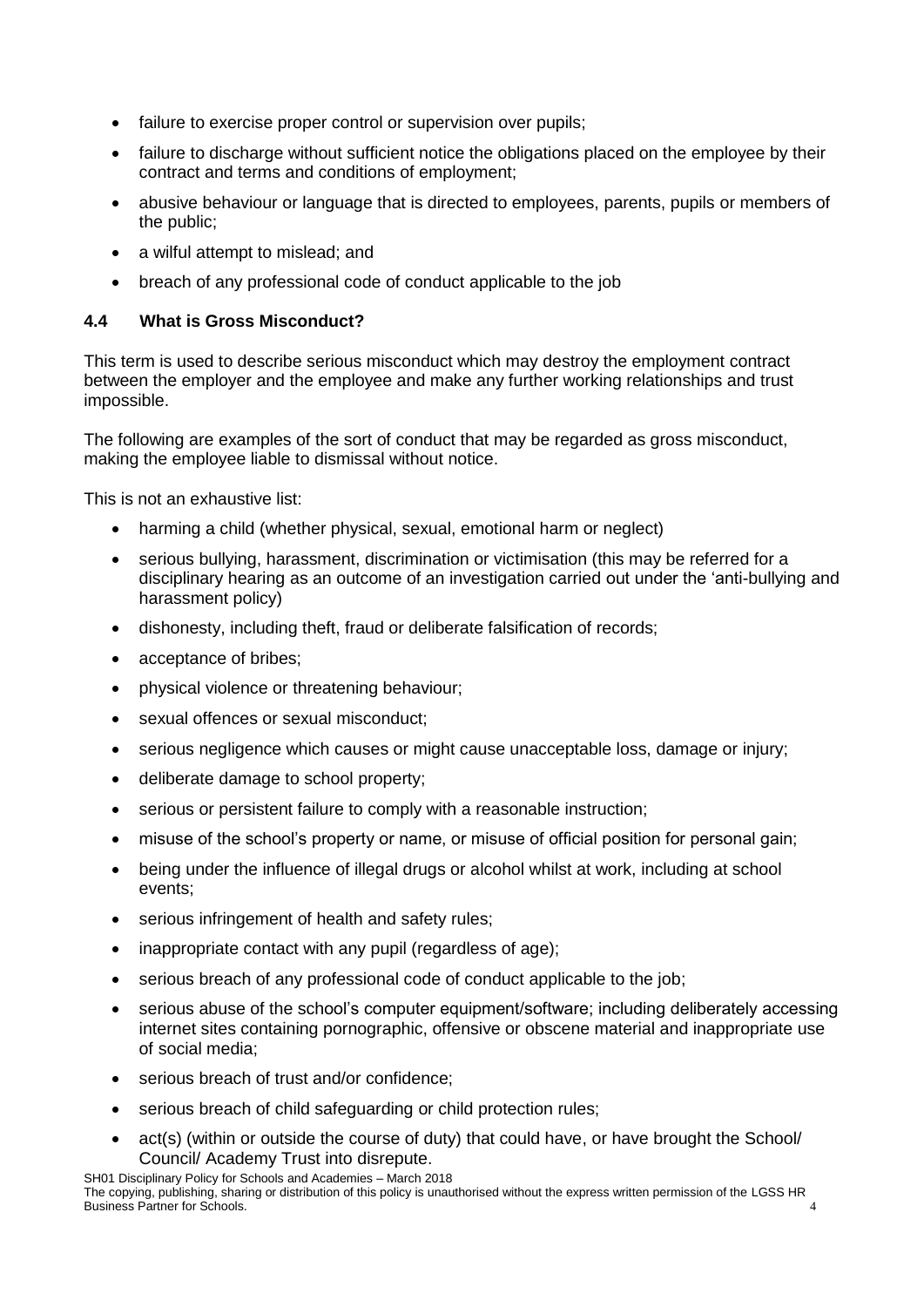• Serious breach of Data Protection regulations; which may also include the School's IT User Policy.

If gross misconduct is determined at a disciplinary hearing the employee may be summarily dismissed – that is dismissed immediately without notice or pay in lieu of notice.

## **4.5 Child Protection Issues**

If there is a child safeguarding allegation against any member of staff (including volunteers), the Head Teacher will:

- immediately seek initial advice from a Designated Officer (previously known as LADO)
- not attempt to investigate the matter by interviewing any potential child witnesses or the accused person but simply record the facts/information that has been presented to them.
- take advice from both the Designated Officer and HR Advisor before suspending any member of staff or taking any investigatory action.

Northamptonshire Designated Officer Contract Details 01604 364031 or via the Multi-Agency Safeguarding Hub (MASH) on 0300 1261000. Or make a referral to the Designated Officer via the MASH within 24 hours, using the [Online Form](http://www.northamptonshirescb.org.uk/assets/legacy/getasset?id=fAAxADYANAB8AHwAVAByAHUAZQB8AHwAMAB8AA2) http://northamptonshirescb.proceduresonline.com/

If any concerns are identified a strategy discussion will be held with the police to decide how best to proceed with the investigation.

## **4.6 Criminal Offences**

Criminal offences outside employment will not be treated as automatic reasons for disciplinary action. The main consideration will be whether the employee's conduct warrants action because of its employment implications.

The Headteacher or Chair of Governors may need to liaise with the Police or other statutory bodies, and take other proceedings into account when managing its process.

Generally, disciplinary action will not be postponed because criminal proceedings are contemplated or pending. The school will investigate the facts as far as possible and take action appropriate to the findings.

A decision by the police/CPS not to charge or prosecute will not necessarily mean that action under this policy will not continue. The burden of proof in criminal cases (beyond reasonable doubt) is different from the burden of proof in disciplinary cases (balance of probabilities).

Where criminal charges result in an employee being unable to fulfil their contractual obligations this may result in dismissal.

In all cases the Headteacher may seek advice from their HR Advisor.

The copying, publishing, sharing or distribution of this policy is unauthorised without the express written permission of the LGSS HR **Business Partner for Schools.** 5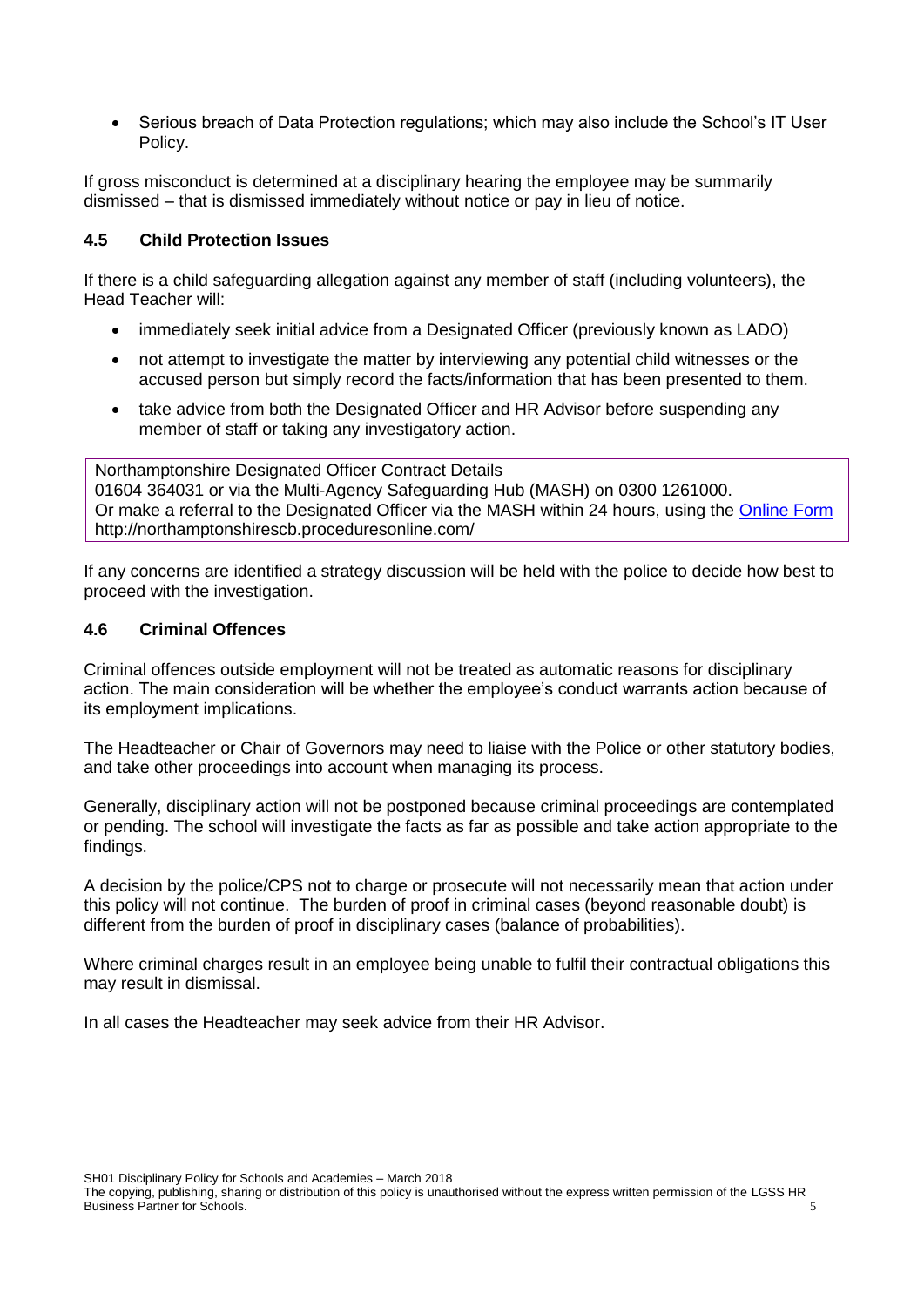# **4.7 Suspension**

In some circumstances it may be appropriate to suspend an employee whilst investigations are carried out. **Advice should be sought from the school's HR Advisor before suspension.**

Careful consideration must be given to alternatives to suspension (e.g. moving the employee to other work or another location) in the first instance.

Suspension should be a last resort, only to be applied where the circumstances of the case make it unacceptable for the employee to remain in school while an investigation is carried out. Suspension is always on full pay.

Some examples where suspension may be appropriate are as follows (not an exhaustive list):

- children are at risk:
- staff are at risk:
- the employee needs protection;
- the allegation if proved is likely to amount to gross misconduct;
- the school's reputation may otherwise suffer unduly;
- the presence of the employee may impede the investigation.

Suspension is a protective measure and is not in any sense a disciplinary sanction or implication of guilt.

Only the Headteacher or the Governing Body can suspend an employee. Whenever practicable, the employee should be called to a meeting. This may be at very short notice. Written confirmation of the suspension, which will include an explanation of why suspension is necessary will be sent within one working day.

Only the Governing Body can lift the suspension.

## **Community and Voluntary Controlled Schools**

The Headteacher or Governing Body should notify the Council of any suspensions and lifting of suspensions. This can be done via the LGSS HR Advisory team.

The period of suspension should be kept as brief as possible and kept under regular review by the Headteacher or Chair of Governors. Investigations should be started immediately. The suspension will normally last until the investigation has been concluded or any resulting disciplinary hearing has been held.

Whilst suspended, the employee should not contact pupils, other members of staff, or come onto school premises without the written permission of the Headteacher or Chair of Governors. However, where practicable, the following support should be offered to the employee during the period of suspension:

- The name of a responsible person to act as a point of contact, to provide information on the progress of the investigation.
- Information on counselling that may be available e.g. through Employee Assist, Education Support Partnership and other appropriate sources of support.
- Reasonable access to information which will help the employee to prepare their case.

SH01 Disciplinary Policy for Schools and Academies – March 2018 The copying, publishing, sharing or distribution of this policy is unauthorised without the express written permission of the LGSS HR **Business Partner for Schools.** 6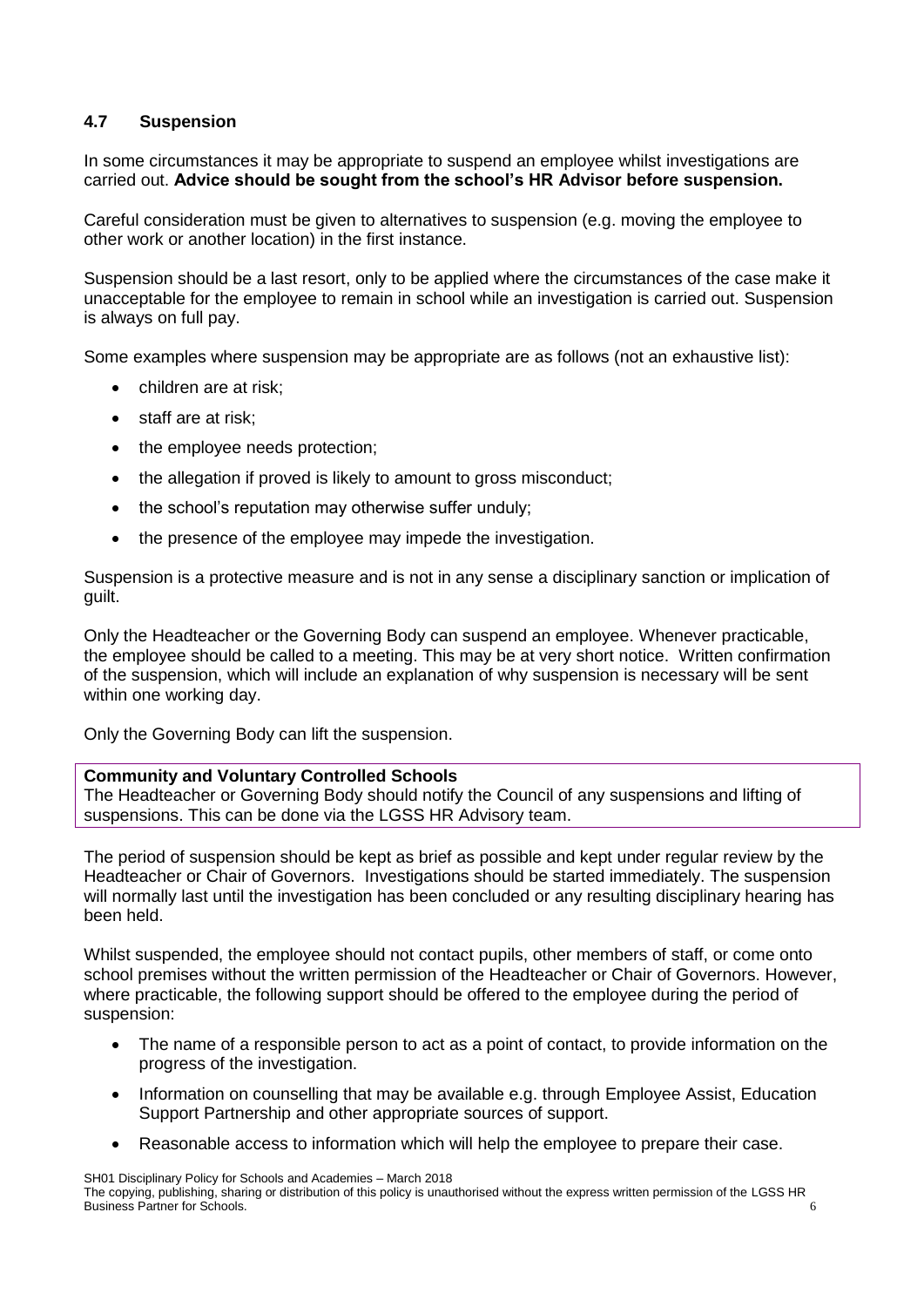# **4.8 Grievance during the disciplinary process**

If an employee raises a grievance or bullying/harassment complaint during a disciplinary process, the Headteacher/ Chair of Governors will decide what to do depending upon the circumstances of the case, taking into account HR advice. The options are:

- both procedures run concurrently
- the grievance/ complaint is considered as part of the disciplinary procedure, or
- the disciplinary process is temporarily suspended.

## **4.9 Trade Union Officials**

If the subject of a disciplinary matter is an official representative of a trade union, the Headteacher / Chair of Governors will contact their HR Advisor. No action (including suspension) will be taken beyond the informal stage, until the circumstances have been discussed with a senior representative or paid official as nominated by the relevant trade union, after obtaining the employee's agreement to discuss the matter.

# **5. Procedure**

# **5.1 Informal action**

Where possible, less serious misconduct will be dealt with informally. Consistency of approach to discussing and handling these matters with employees is important. General conduct issues can be resolved by the line manager through providing guidance, advice, the opportunity to undertake further development, coaching and counselling.

Informal discussions should be conducted privately and the main focus should be a two way discussion that facilitates the opportunity to encourage improvement. During the discussion the line manager will consider and listen to the views of the employee.

Where improvement is required the line manager will ensure that the employee clearly understands the level of improvement required, how their conduct will be reviewed and over what period. The employee should be advised that should there be no improvement or further conduct issues these will be dealt with under the formal procedure.

The line manager will confirm the key aspects and outcomes of the informal discussion in writing.

If during discussions it becomes obvious that the matter may warrant formal investigation the meeting should be stopped and the employee will be told that the matter will be continued under the formal procedure.

## **5.2 Formal Disciplinary Procedure**

## **Right to be Accompanied**

An employee may be accompanied at all meetings under the formal disciplinary procedure, by a work colleague, a trade union representative or an official employed by a trade union.

The companion may address the meeting to put and sum up the employee's case, respond on behalf of the employee to views expressed at the meeting and confer with the employee during the meeting.

SH01 Disciplinary Policy for Schools and Academies – March 2018

The copying, publishing, sharing or distribution of this policy is unauthorised without the express written permission of the LGSS HR Business Partner for Schools. 7 and 7 and 7 and 7 and 7 and 7 and 7 and 7 and 7 and 7 and 7 and 7 and 7 and 7 and 7 and 7 and 7 and 7 and 7 and 7 and 7 and 7 and 7 and 7 and 7 and 7 and 7 and 7 and 7 and 7 and 7 and 7 and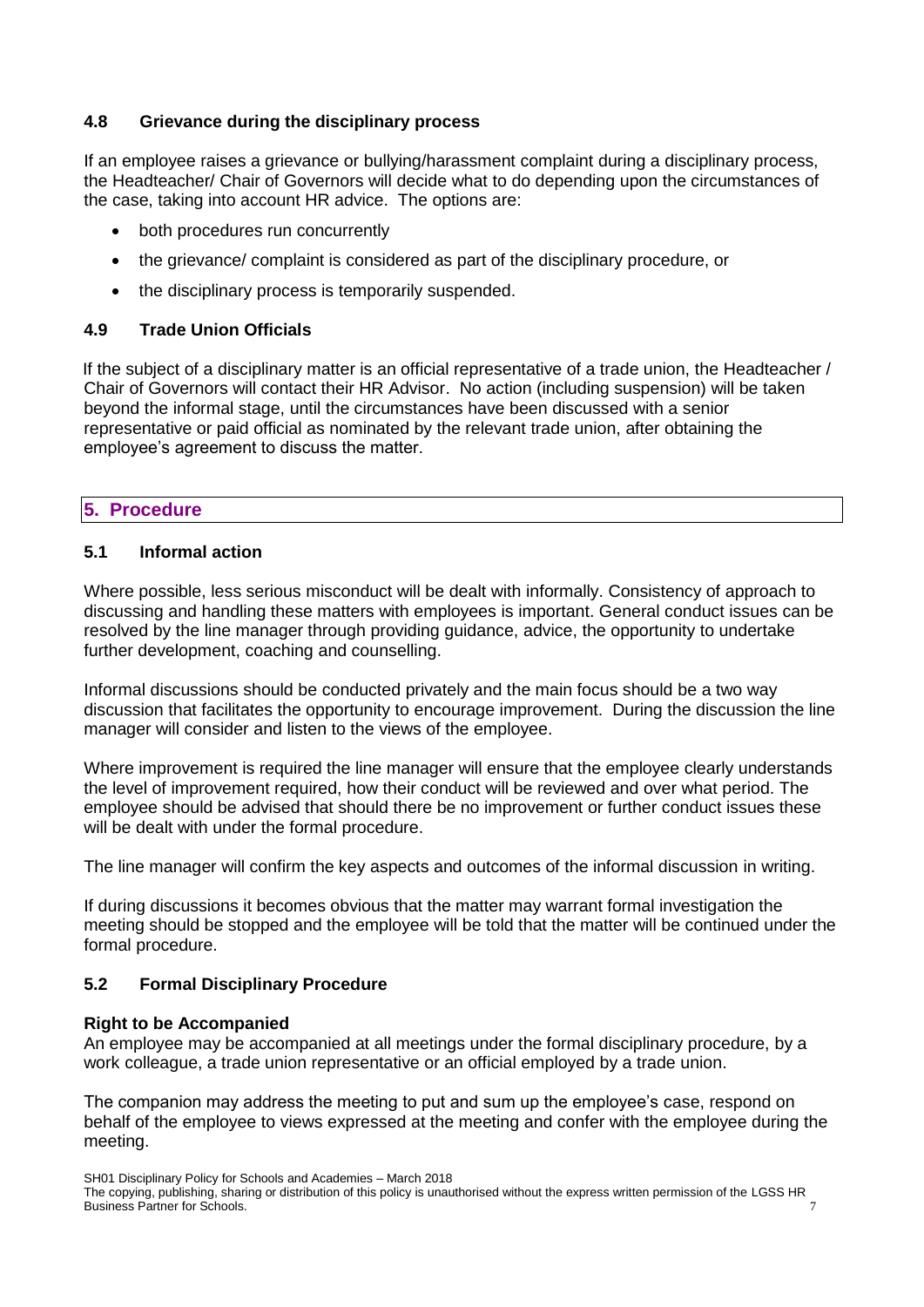The companion does not have the right to answer questions on behalf of the employee, address the meeting if the employee does not wish it or to prevent the others from being heard.

# **5.3 Unavailability of Trade Union Representative/Official**

### **Investigation Meetings**

Under this policy, the right to be accompanied is extended to the investigatory interview(s). However, investigatory interview(s) will not be unduly delayed to allow a particular representative or colleague to attend.

## **Hearings**

If the employee's representative or colleague cannot attend a disciplinary hearing on the proposed date, the employee can propose another date that is reasonable and is not more than 7 calendar days after the original date proposed, unless mutually agreed otherwise.

Hearings will not be rearranged more than once unless there are exceptional circumstances, in which case a further rearrangement will be at the discretion of the Headteacher / Chair of Governors. Normally, a rearranged hearing will proceed, and if necessary this may be in the employee's absence.

## **5.4 Failure by the employee to attend meetings**

Employees must take all reasonable steps to attend meetings or hearings under this policy. An employee who cannot attend a meeting should inform the relevant person in advance.

If the employee fails to attend and has not provided an acceptable reason in advance, reasonable attempts should be made to contact them. A decision may be made for the meeting to go ahead in their absence. If the employee fails to attend through circumstances beyond their control the meeting should be rearranged taking into account the reason.

If the inability to attend is related to the employee's sickness, a medical certificate should be provided. In some cases a referral to Occupational Health may be made where deemed necessary to consider whether the employee is fit to attend a disciplinary meeting. Where the medical opinion is that the employee cannot attend, the Headteacher/ Chair of Governors will decide for how long it is reasonable to delay the meeting, taking into account medical information, the needs of the school and all the relevant circumstances. However, the meeting will not be postponed indefinitely. If the employee's absence is ongoing when the meeting goes ahead, the employee will be given the option of providing written representations and / or having their trade union representative attend on the employee's behalf (if the employee is a member of a trade union).

## **5.5 Location of Meetings**

Meetings will always be conducted in a private setting and there may be circumstances when it is appropriate for these to be held in external locations.

## **5.6 Notes of Meetings**

Notes of all formal meetings should be taken and copies of the notes circulated to all parties as soon after the meeting as practicable. The note taker is arranged by the school and cannot be a party/ witness to the allegations.

The copying, publishing, sharing or distribution of this policy is unauthorised without the express written permission of the LGSS HR Business Partner for Schools. 8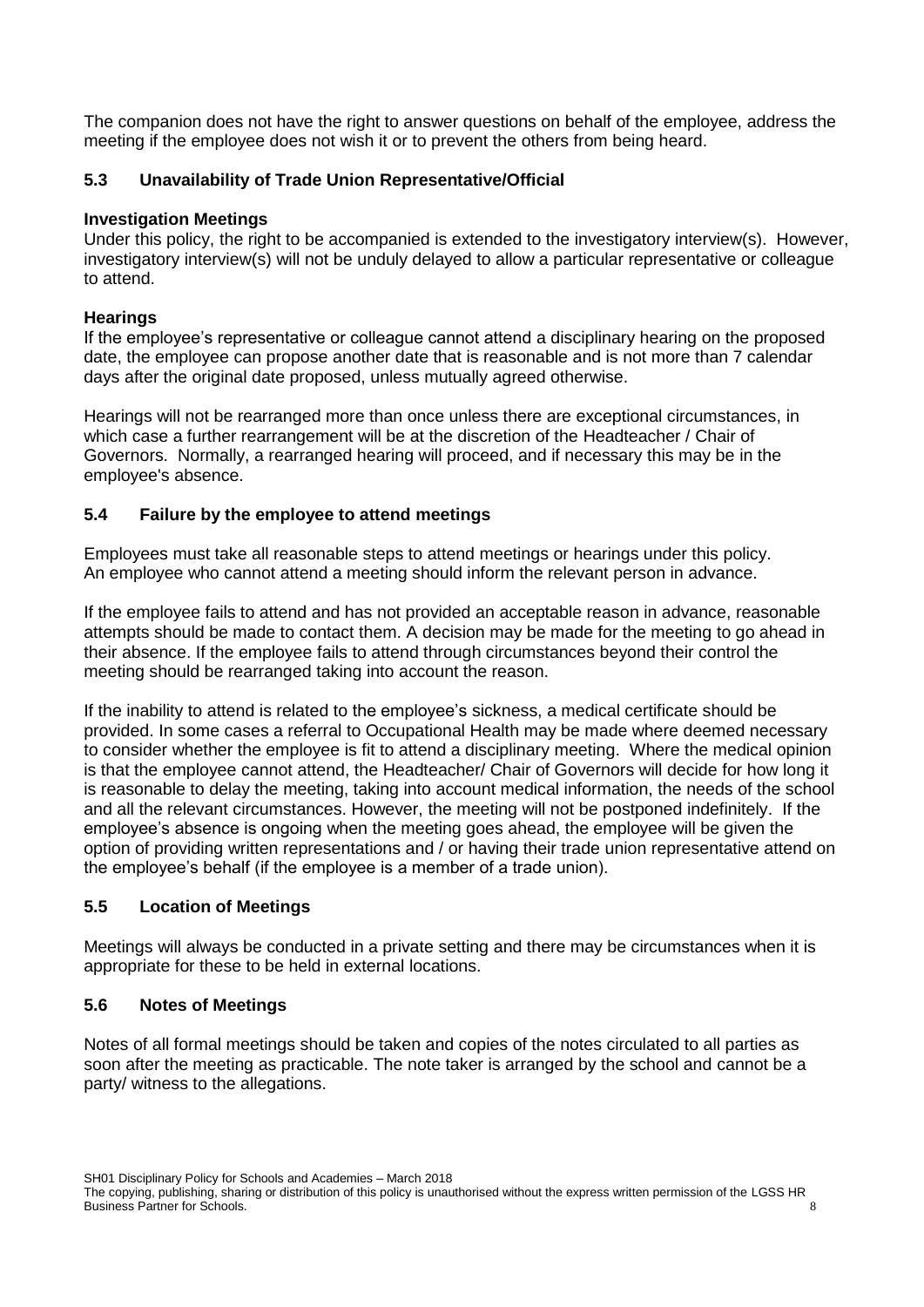If amendments to the notes are requested by any individual who was present at the meeting, these changes must be made in a separate document, signed and appended to the original notes so that the original document remains unaltered.

# **5.7 Investigation Stage**

Where a complaint of misconduct warrants formal investigation, an appropriate person will be appointed to conduct a full investigation (see Section 3 - Responsibilities).

The aim of the investigation is to establish the facts of the case as promptly and thoroughly as practicable. The employee will be informed:

- that an investigation is taking place;
- of the details of the complaint/allegation; and
- of their right to be accompanied.

If the employee is required to attend an investigation meeting, they will be given reasonable notice of this meeting where practicable.

Once the investigation is complete the investigator will produce a report. The report will state whether or not the investigating officer considers there could be a case to answer and whether they recommend informal, formal or no action.

The person or panel who would conduct the disciplinary process (not the investigating officer) makes a decision about whether or not a disciplinary hearing will be held. If the decision-maker decides to take/not take formal action and this differs from the investigators recommendation, the reasons should be recorded and included as an addendum to the investigation report.

If a decision not to take formal disciplinary action is taken, the matter will be closed and the employee informed in writing.

If a decision to take formal disciplinary action is taken, normally the Headteacher / Chair of Governors will arrange a disciplinary hearing. The employee will be notified in writing.

Exceptionally, where there is a case to answer, the matter may be less serious than the allegations first indicated. The Headteacher / Chair of Governors may decide it is more appropriate to resolve the matter informally than hold a formal disciplinary hearing.

# **5.8 Disciplinary Hearing**

The decision maker(s) at the disciplinary hearing (see section 3 – Responsibilities) will notify the employee in writing of the hearing:

- giving at least 7 calendar days' notice
- informing them of their right to be accompanied.
- given details of the allegations
- informing them that either party can produce witnesses and/or written statements and relevant supporting documents

An exchange of documents should take place at least 7 calendar days before the hearing although this may be extended or reduced with the agreement of the appointed decision maker.

A model agenda for the disciplinary hearing can be found at Appendix 1.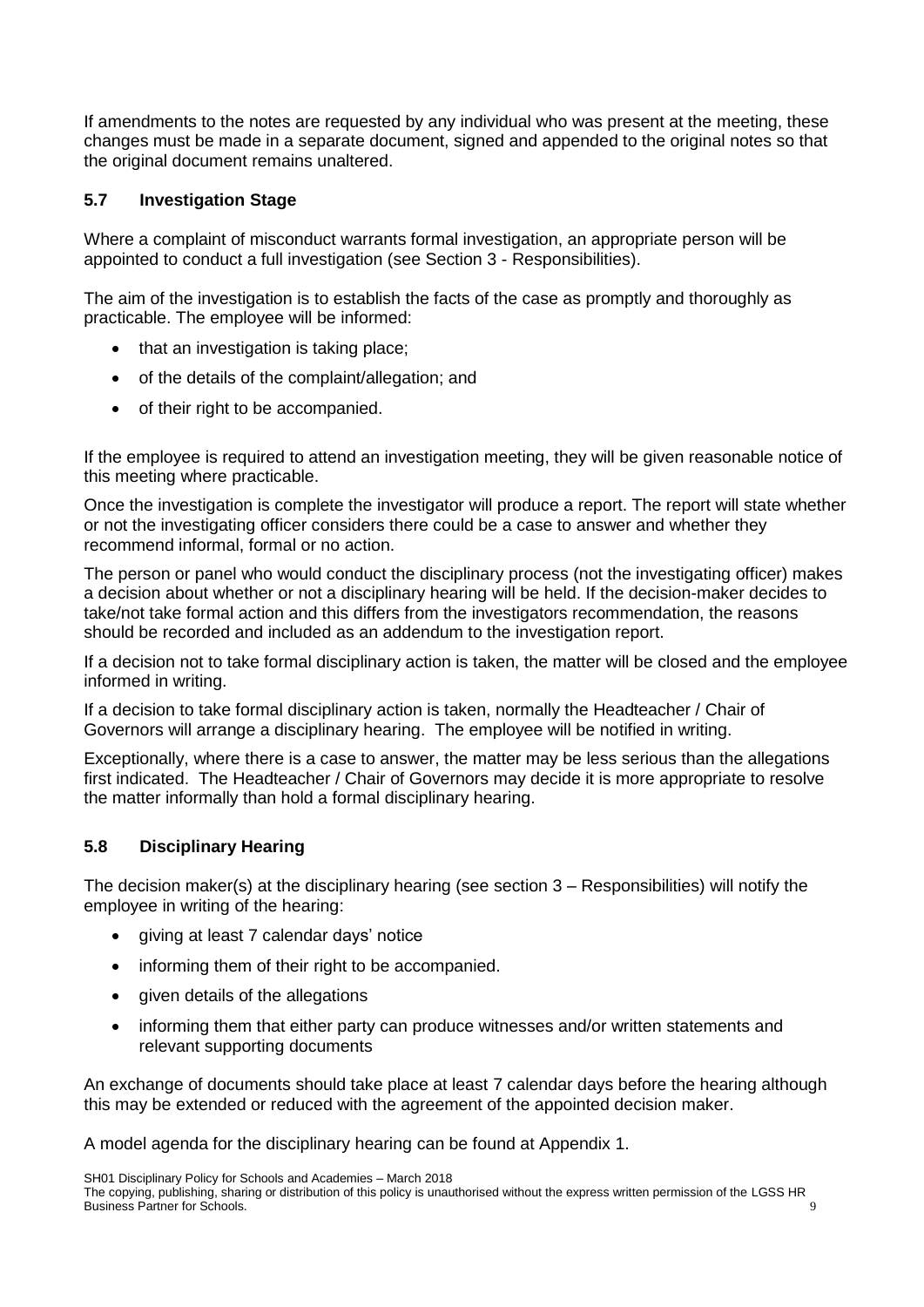### **Witnesses**

If witnesses are called to give evidence their identity will be disclosed to the other party in advance, unless exceptional circumstances prevent this e.g. where anonymity is to be preserved. Caution should be exercised where children could be called as witnesses. However, where there is a requirement to call children, parents or guardians must be informed and given the opportunity to accompany the child at the hearing.

The other party will receive advance copies of written witness statements to which reference will be made at the hearing. It is preferable that the authors of statements attend the hearings as witnesses, although in certain circumstances it is acknowledged that this may not be appropriate or necessary e.g. in the case of children or where anonymity is to be preserved.

### **Advice**

The decision maker(s) may have an HR Advisor in attendance in an advisory capacity. The investigator may also be supported by a HR advisor.

### **Community and Voluntary Controlled Schools**

In addition, where the hearing could result in the dismissal of a teacher, a representative of the Council may attend the hearing and offer advice, and the decision maker(s) must consider any such advice.

### **Making the Decision**

The decision maker(s) will deliberate in private, with their HR Advisor present in an advisory capacity only. The parties may be recalled to clear points of uncertainty on evidence already given. If a recall is necessary both parties are to return even if only one is concerned with the point giving rise to doubt.

Where there is a committee of two or three governors, they will make all reasonable efforts to reach a unanimous decision.

If a unanimous decision cannot be reached:

- in a Committee of two governors, the Chair of the Committee will have the casting vote;
- in a Committee of three governors, a majority decision can be taken.

#### **Communicating the Decision**

The decision maker(s) will give the employee their decision on the day of the hearing whenever possible. The decision will be confirmed in writing within 7 calendar days of the hearing.

## **5.9 Hearing Outcomes**

Whether or not the allegations are substantiated will be decided on the balance of probabilities, having carefully considered all the evidence.

#### **Case not Substantiated**

If the decision maker(s) consider that the allegations against the employee are not substantiated, if possible, the employee will be informed of this at the meeting and the decision will be confirmed in writing. All reference to the matter in question will be removed from the employee's personal file.

#### **Case Substantiated**

If the decision maker(s) consider that one or more of the allegations are substantiated, an appropriate disciplinary sanction will be given, having regard to all the circumstances. Wherever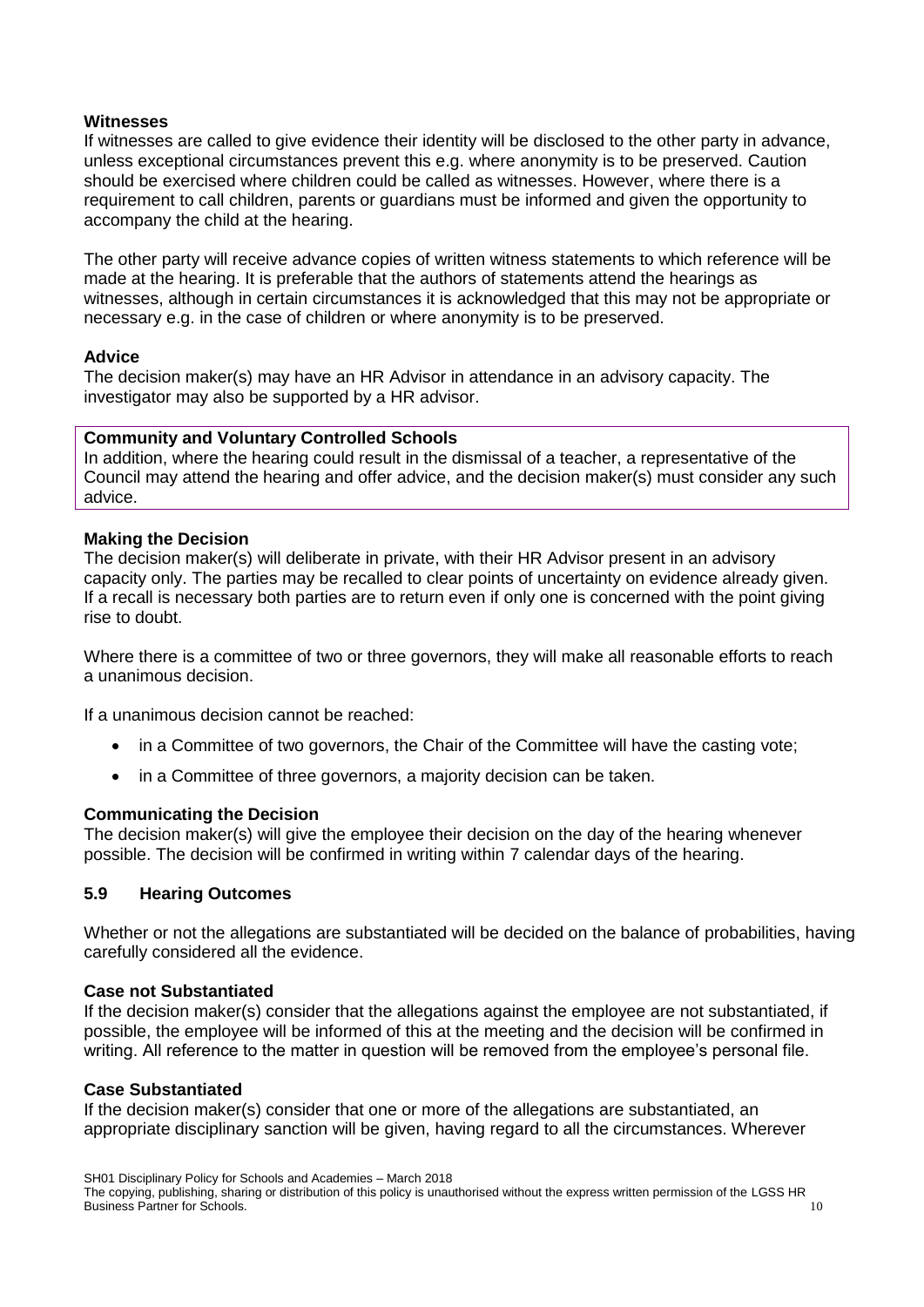possible, the employee will be informed of this at the hearing and the decision will be confirmed in writing.

# **5.10 Disciplinary Sanctions**

# **Written Warning**

In cases of misconduct, a written warning will normally be given:

- detailing the reasons for the warning and any improvements required
- advising that further action will be considered if the improvements required are not met, and
- informing the employee of the right of appeal.

A copy of the warning will be kept but will normally be disregarded for disciplinary purposes after 12 months, subject to continuous satisfactory conduct during this period.

# **Final Written Warning**

A Final Written Warning may be appropriate:

- For serious misconduct which would be insufficient to justify dismissal but would warrant only one written warning;
- For very serious misconduct which would justify summary dismissal for gross misconduct but a lesser penalty is appropriate in the circumstances; or
- Where there is still a failure to improve conduct following previous written warning(s).

A final written warning will:

- detail the reasons for the warning and any improvements required
- advise that dismissal may occur if the improvements required are not met, and
- informing the employee of the right of appeal.

A copy of the warning will be kept on the employee's personal file, but will normally be disregarded for disciplinary purposes after 18 months, subject to continuous satisfactory conduct during this period.

## **Warnings and periods of absence**

Warnings are applicable during times that an employee is in work. Therefore, where an employee is absent from work for any reason, for more than 28 days, consideration will be given to placing the warning "on hold" and reinstating it when the employee has returned to work.

# **Dismissal**

Dismissal is likely to occur if:

- there is a failure to improve or a further act of misconduct has occurred after a Final Written Warning has been given and remains live. Dismissal will be with notice or pay in lieu of notice.
- there is a serious failure to improve or a further act of serious misconduct after a Written Warning has been given and remains live. Dismissal will be with notice or pay in lieu of notice.
- there is an act of gross misconduct. Dismissal will be without notice (summary dismissal). In such cases pay will cease when the decision to dismiss is made and reinstated in full if an appeal is subsequently successful.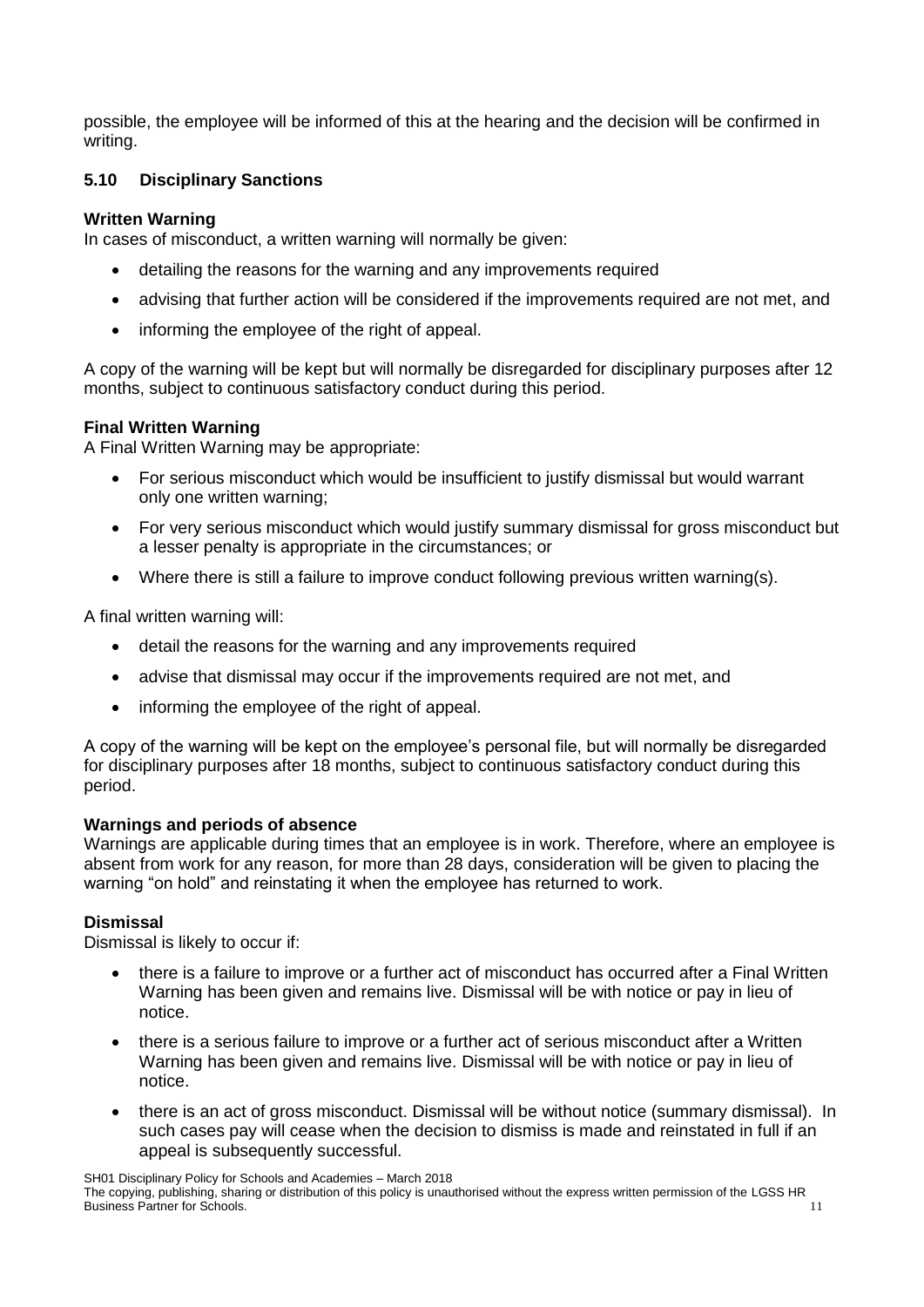The employee will be provided with written confirmation of dismissal within 7 calendar days, containing the date on which the contract ends, the reason for dismissal and the right of appeal.

## **Community and Voluntary Controlled Schools**

As the Council is the employer, the Headteacher/ Governing Body must notify the Council in writing, of the determination that the employee should cease to work at the school. This can be done via HR Advisory, LGSS. The Council will carry out the formal dismissal within 14 days, giving the appropriate notice.

# **5.11 Appeal**

## **Submitting an Appeal**

An employee may lodge an appeal in writing against the outcome of a formal disciplinary hearing, by writing to the Headteacher/ Chair of Governors within 14 calendar days of receipt of confirmation of the disciplinary action.

The letter of appeal from the employee must:

- state their ground(s) for appealing, which must be one or more of the following:
	- 1. the findings of the hearing in relation to one or more of the allegations were wrong;
	- 2. the disciplinary sanction given was too severe or disproportionate;
	- 3. the disciplinary procedure has been applied defectively or unfairly;
	- 4. new evidence has come to light which was not reasonably available at the disciplinary hearing and which is relevant and may make a difference to the original decision.
- for each ground of appeal raised, provide full details of why that ground of appeal applies, including all the key points they wish to present at their appeal.

The appeal will be heard at the earliest opportunity, and normally within 4 calendar weeks of receipt of the request. The Appeals Committee may have an HR Advisor in attendance in an advisory capacity. The decision maker at the original hearing will also be in attendance to explain their decision and their HR advisor may also attend.

## **Notification of Appeal Hearing**

The employee will be informed in writing of the place, date and time of the hearing, and their right to be accompanied, at least 7 calendar days in advance of the date of the appeal hearing.

## **Evidence for Appeal Hearing**

Evidence presented to the appeals committee must relate to one or more of the four grounds stated above and must enable the assessment of whether or not the allegations against the employee were substantiated and whether the disciplinary action was appropriate in all the circumstances. If either party wishes to introduce new evidence, they must give written details of the new evidence and provide copies of any supporting documents, names of any witnesses, or written statements to be presented.

New evidence should be provided to the Chair of the Appeals Committee at least 5 days prior to the hearing. The Chair of the Appeals Committee has complete discretion as to whether to allow the new evidence.

In exceptional circumstances, additional new evidence may be permissible after this deadline at the complete discretion of the Chair of the Appeals Committee.

The copying, publishing, sharing or distribution of this policy is unauthorised without the express written permission of the LGSS HR Business Partner for Schools. 12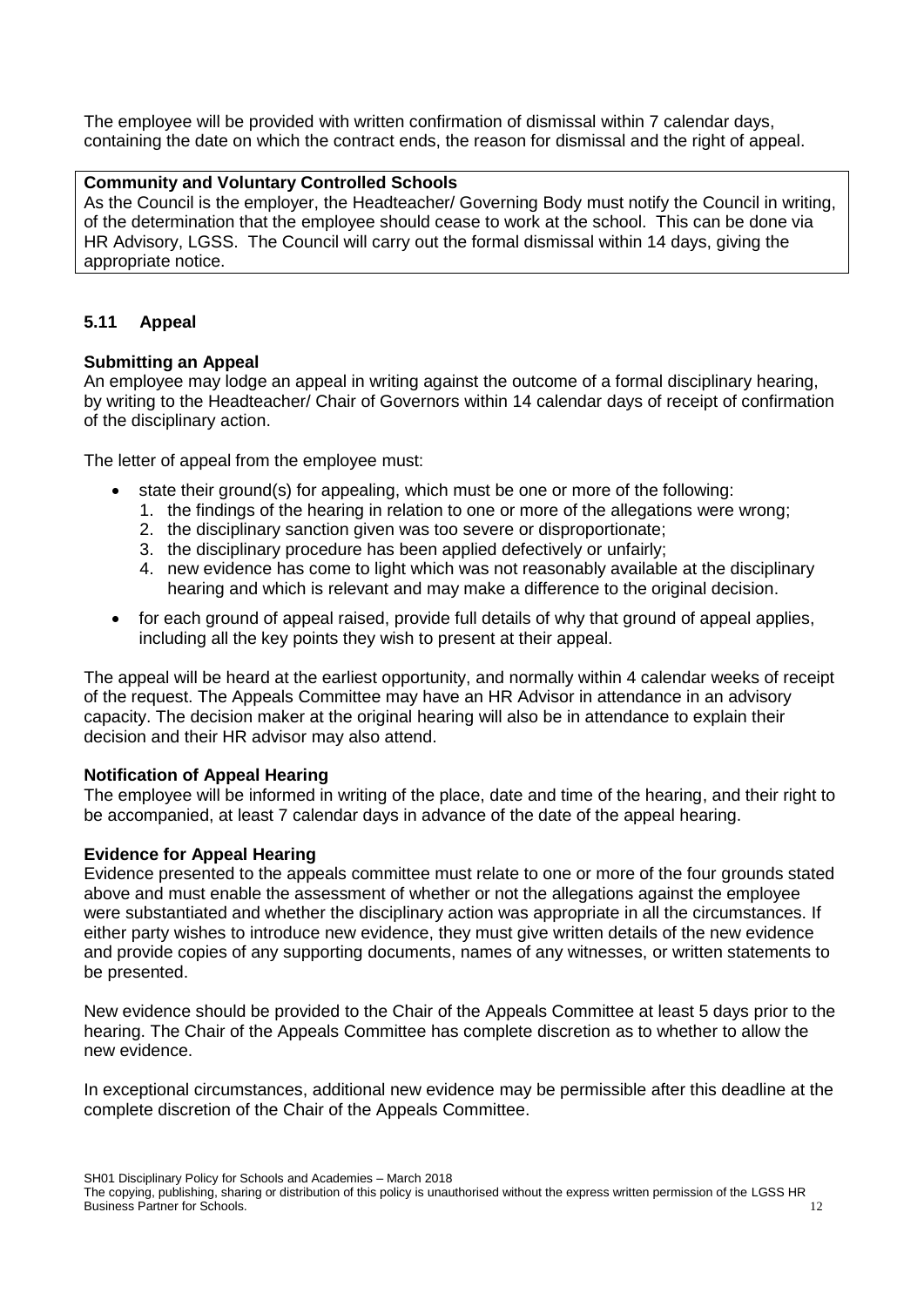If, at the appeal hearing, the Appeal Committee decides that because of new evidence further investigation, information, or clarification is required, it may be appropriate to adjourn and reconvene when this has been completed.

#### **Making the Decision**

The Appeals Committee will deliberate in private, with their HR Advisor present in an advisory capacity only. The parties may be recalled to clarify points of uncertainty on evidence already given. If a recall is necessary both parties will return.

Where there is a committee of two or three governors, they will make all reasonable efforts to reach a unanimous decision.

If a unanimous decision cannot be reached:

- in a Committee of two governors, the Chair of the Committee will have the casting vote;
- in a Committee of three governors, a majority decision can be taken.

The decision will be announced at the close of the hearing whenever possible. The Chair of the Appeals Committee will confirm the decision in writing within 7 calendar days of the hearing.

The decision can confirm or overturn the original decision, or apply a greater, lesser or alternative penalty.

The decision of the Appeal Committee is final.

A Guide to the Appeal Hearing can be found at Appendix 2.

## **6. Data Protection**

The organisation processes personal data collected during investigation meetings, any subsequent stages of the disciplinary process and in recording any sanctions/actions taken, in accordance with its Data Protection Policy. This will include data about suspension. A written record of meetings conducted under this procedure may also be made, either by the person holding the meeting or by an additional person arranged by the organisation to take notes.

Data collected as part of the investigation and any subsequent stages of disciplinary process is held securely and accessed by, and disclosed to, individuals only for the purposes of completing the disciplinary procedure. Records are retained and destroyed in accordance with the organisations Retention Schedule.

Inappropriate access or disclosure of employee data constitutes a data breach and should be reported in accordance with the organisation's Data Protection Policy immediately. It may also constitute a disciplinary offence, which may be dealt with under this Disciplinary Procedure.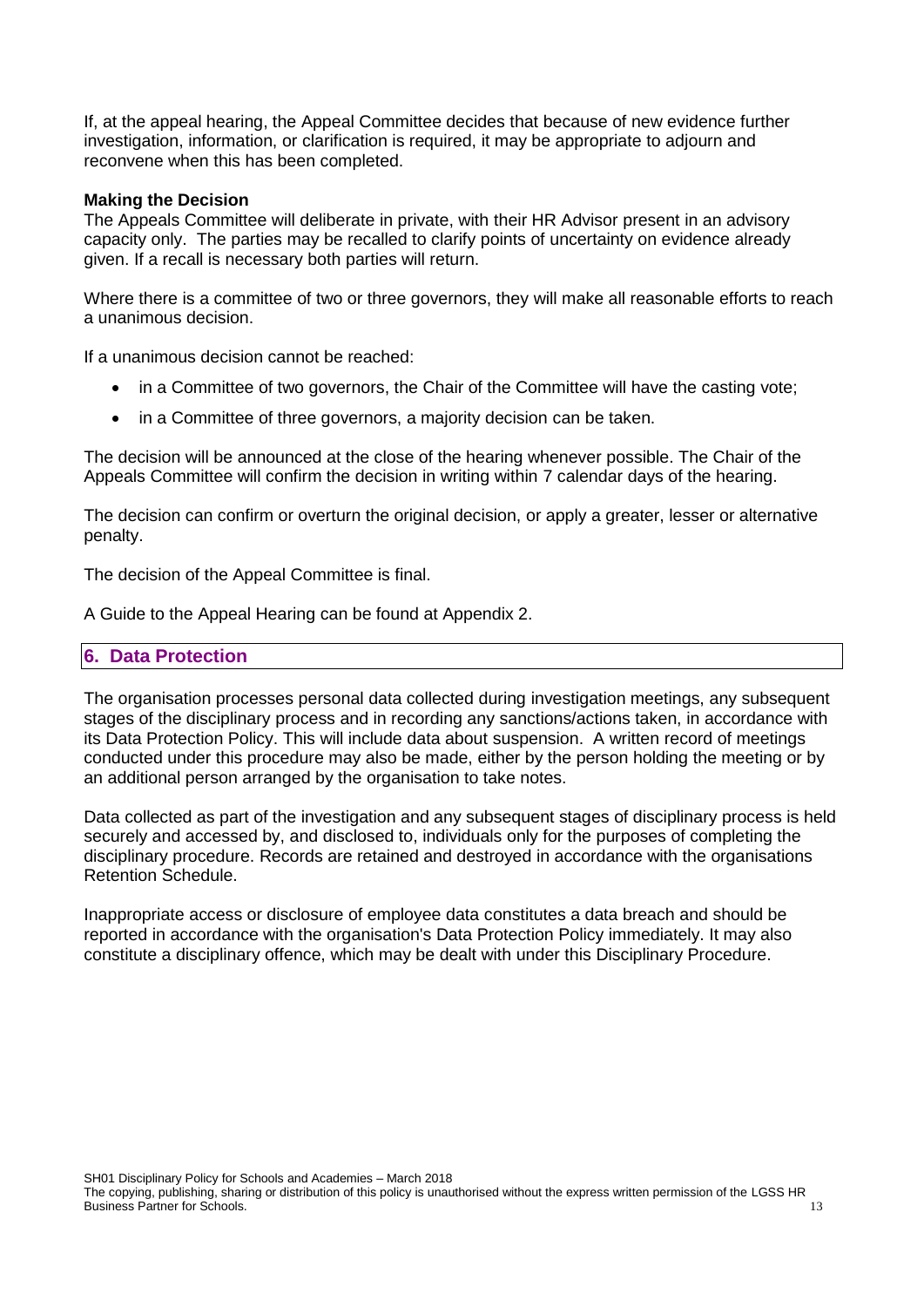# **A GUIDE TO THE DISCIPLINARY HEARING**

**(This agenda assumes the Headteacher will be making the disciplinary decision)**

### **1. Introductions**

The Headteacher introduces him/herself and invites all others to introduce themselves. The Headteacher runs through the agenda.

### **2. Nature of the complaint**

The Headteacher specifies the complaint and checks that all parties have the relevant documents.

## **3. Presentation by investigator**

The Investigator presents their case and calls any witnesses *(Witnesses can be questioned by the investigator/their HR support, the employee/their representative, the Head teacher/their HR advisor, and then re-examined by the investigator before they exit the hearing).*

### **4. Questions by employee**

The employee and/or representative may question the Investigator.

### **5. Questions by Headteacher**

The Headteacher and/or their HR Advisor may question the Investigator.

### **6. Presentation by employee**

The employee and/or their representative present their case and call any witnesses *(Witnesses can be questioned by the employee/their representative, investigator/their HR support, the Headteacher/their HR advisor, and then re-examined by the employee/their representative before they exit the hearing).*

## **7. Questions by Investigator**

The Investigator and/or their HR support may question the employee.

## **8. Questions by Headteacher**

The Headteacher and/or their HR Advisor may question the employee.

## **9. Final statement by investigator**

The Investigator may make a final statement.

#### **10. Final statement by employee**

The employee and/or representative may make a final statement.

## **11. Withdrawal**

Both parties withdraw to allow the Headteacher to come to a decision. The HR advisor remains. Both parties may be asked to remain available in case the committee need to clarify any points.

## **12. Adjournments**

Either party may ask for an adjournment during the course of the hearing.

The copying, publishing, sharing or distribution of this policy is unauthorised without the express written permission of the LGSS HR Business Partner for Schools. 14